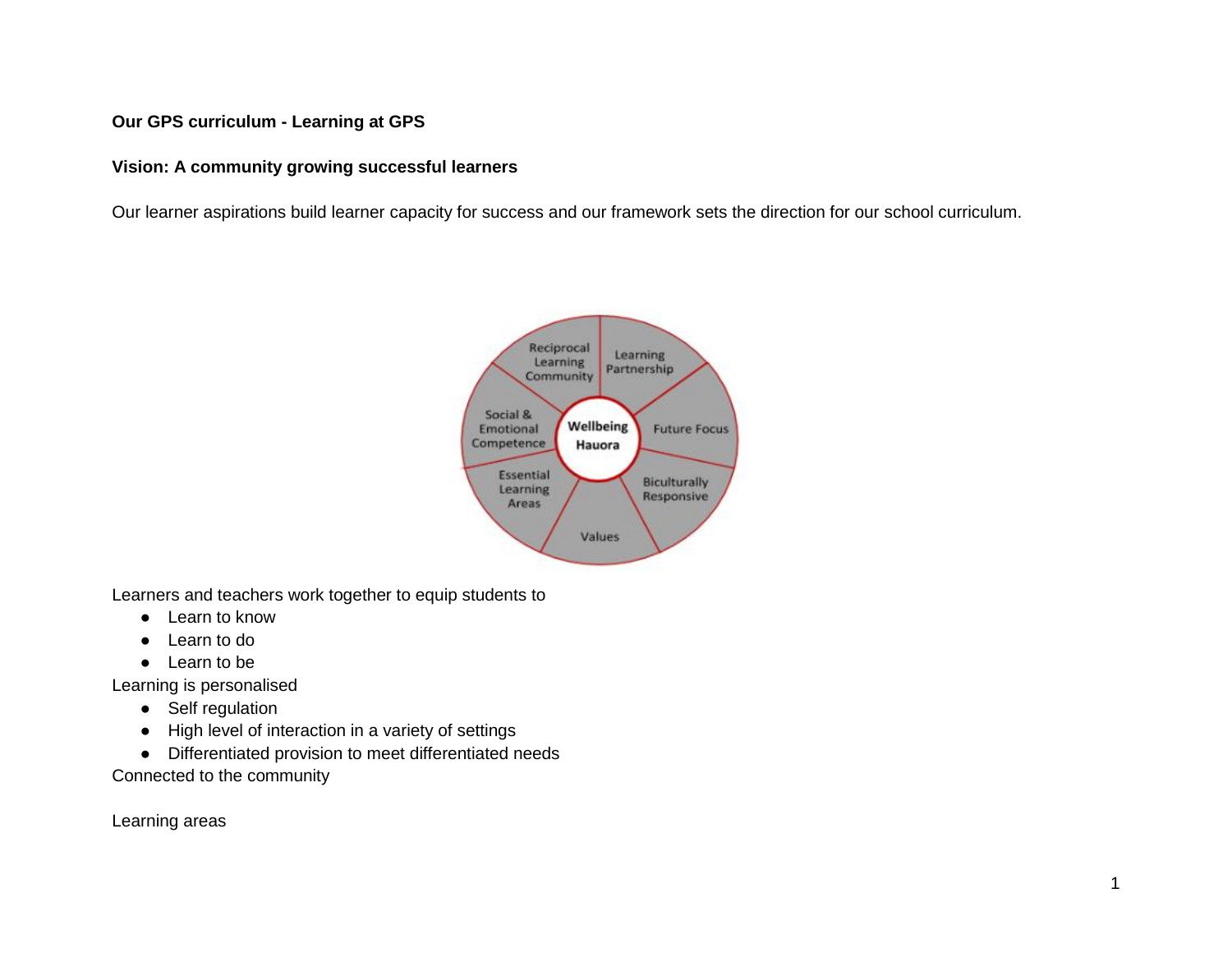|         | English                                                                                                                                                                                                                                                                                                                                                                                | <b>Mathematics</b><br>and Statistics                                                                                                                                                                                                           | Science                                                                                                                                                                                                                                                                    | Social Sciences                                                                                                                                                                                          | The Arts                                                                                                                                                                                                               | Health and PE                                                                                                                                                                       | Technology                                                                                                                                                                        | Learning<br>languages                                                                                                                                                                                                                                                                                                                                                                                                          |
|---------|----------------------------------------------------------------------------------------------------------------------------------------------------------------------------------------------------------------------------------------------------------------------------------------------------------------------------------------------------------------------------------------|------------------------------------------------------------------------------------------------------------------------------------------------------------------------------------------------------------------------------------------------|----------------------------------------------------------------------------------------------------------------------------------------------------------------------------------------------------------------------------------------------------------------------------|----------------------------------------------------------------------------------------------------------------------------------------------------------------------------------------------------------|------------------------------------------------------------------------------------------------------------------------------------------------------------------------------------------------------------------------|-------------------------------------------------------------------------------------------------------------------------------------------------------------------------------------|-----------------------------------------------------------------------------------------------------------------------------------------------------------------------------------|--------------------------------------------------------------------------------------------------------------------------------------------------------------------------------------------------------------------------------------------------------------------------------------------------------------------------------------------------------------------------------------------------------------------------------|
| Purpose | The study, use<br>and enjoyment<br>of language and<br>literature<br>communicated<br>orally, visually<br>and/or in writing<br>Engagement in<br>the language for<br>a range of<br>purposes,<br>audiences and<br>text forms, using<br>creative and<br>critical thinking<br>strategies in<br>order to equip<br>students to<br>successfully<br>engage in all<br>areas of the<br>curriculum. | In mathematics<br>and statistics,<br>students<br>explore<br>relationships in<br>quantities,<br>space, and data<br>and learn to<br>express these<br>relationships in<br>ways that help<br>them to make<br>sense of the<br>world around<br>them. | In science,<br>students explore<br>how both the<br>natural physical<br>world and<br>science itself<br>work so that<br>they can<br>participate as<br>critical,<br>informed, and<br>responsible<br>citizens in a<br>society in which<br>science plays a<br>significant role. | In the social<br>sciences,<br>students<br>explore how<br>societies work<br>and how they<br>themselves can<br>participate and<br>take action as<br>critical,<br>informed, and<br>responsible<br>citizens. | In the arts,<br>students<br>explore, refine,<br>and<br>communicate<br>ideas as they<br>connect<br>thinking,<br>imagination,<br>senses, and<br>feelings to<br>create works<br>and respond to<br>the works of<br>others. | In health and<br>physical<br>education.<br>students learn<br>about their own<br>well-being, and<br>that of others<br>and society, in<br>health-related<br>and movement<br>contexts. | In technology,<br>students learn<br>to be innovative<br>developers of<br>products and<br>systems and<br>discerning<br>consumers who<br>will make a<br>difference in the<br>world. | In learning<br>languages,<br>students learn<br>to communicate<br>in an additional<br>language,<br>develop their<br>capacity to learn<br>further<br>languages, and<br>explore different<br>world views in<br>relation to their<br>own.<br>Students need<br>to be aware of<br>the importance<br>of Te Reo Maori<br>me ona Tikanga<br>in relation to the<br>social and<br>cultural<br>advancement<br>and cohesion of<br>Aotearoa. |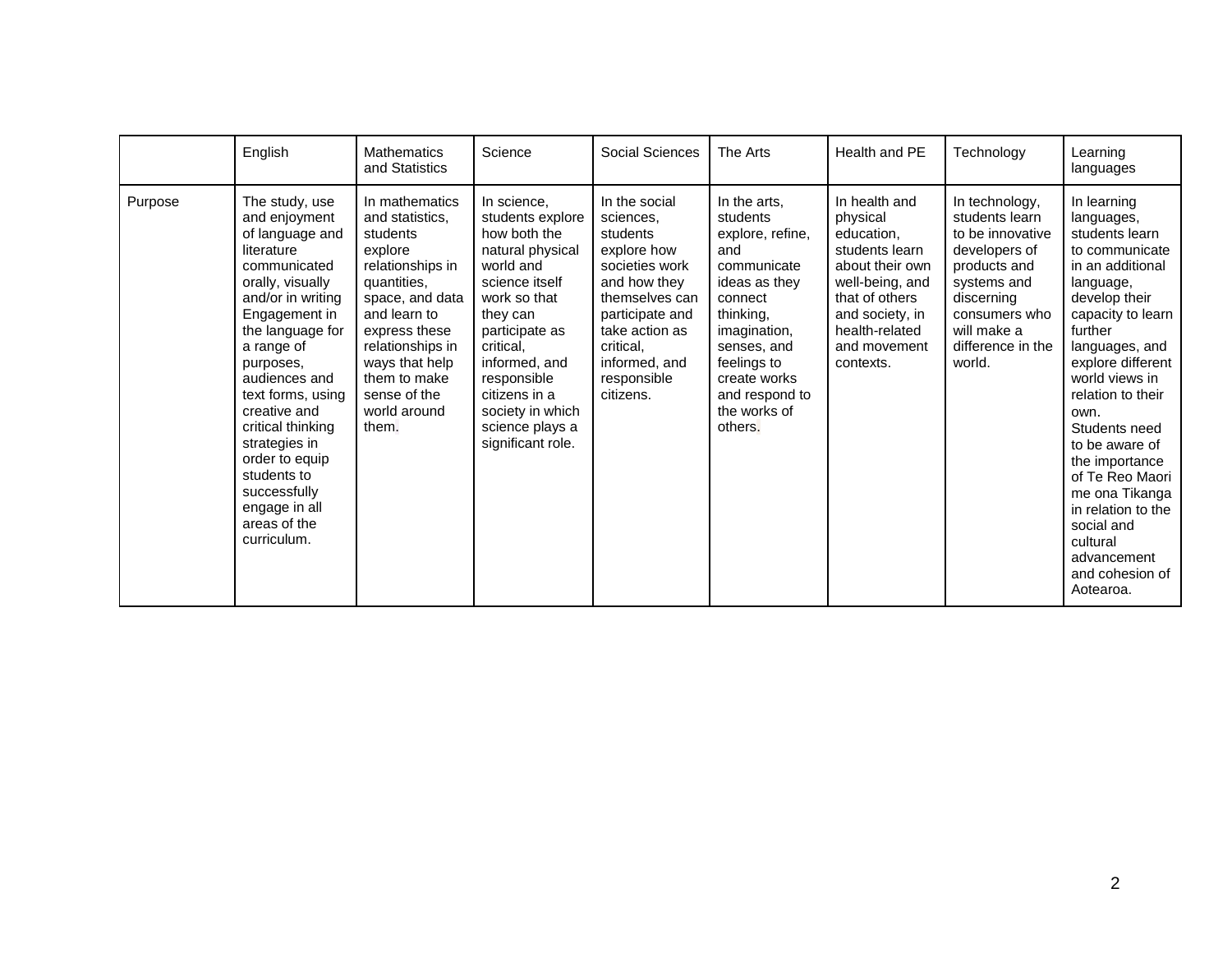| Learning area<br>specific<br>characteristics<br>of quality<br>learning | Activate prior<br>knowledge<br>Set purpose and<br>audience<br>Encoding<br>Create/make<br>meaning<br>Think critically | Think creatively,<br>critically,<br>strategically,<br>systematically,<br>logically.<br>Create models<br>Predict<br>outcomes.<br>Justify<br>Interpret data<br>Problem solve<br>Calculate with<br>precision,<br>Estimate. | I notice.<br>I think<br>I wonder,<br>• Experiment<br>• Problem solve<br>• Find evidence<br>$\bullet$ Record<br>evidence<br>$\bullet$ Reach<br>conclusions | Question.<br>Explore<br>Analyse,<br>Participate,<br>Contribute.<br>Evaluate.<br>Gather<br>information. | Create<br>Interpret<br>Present<br>View<br>Value<br>Enjoy<br>Respond<br><b>Express</b> | Resilient<br>Responsible<br>Active<br>Respectful<br>Inclusive<br>Safe | Make<br>connections<br>Explore<br>environments<br>Overcome<br>barriers of<br>distance and<br>time<br>Have virtual<br>experiences<br>Digitally fluent<br>Computational<br>thinking<br>Design<br>Critique<br>Evaluate | Strengthen<br>identity<br>Communicate in<br>an additional<br>language<br>Share cultural<br>understandings |
|------------------------------------------------------------------------|----------------------------------------------------------------------------------------------------------------------|-------------------------------------------------------------------------------------------------------------------------------------------------------------------------------------------------------------------------|-----------------------------------------------------------------------------------------------------------------------------------------------------------|--------------------------------------------------------------------------------------------------------|---------------------------------------------------------------------------------------|-----------------------------------------------------------------------|---------------------------------------------------------------------------------------------------------------------------------------------------------------------------------------------------------------------|-----------------------------------------------------------------------------------------------------------|
| Links                                                                  | <b>English</b><br>learning area                                                                                      | <b>Mathematics</b><br>and Statistics<br>learning area                                                                                                                                                                   | <b>Science</b><br>learning area                                                                                                                           | <b>Social</b><br><b>Sciences</b><br>learning area                                                      | <b>The Arts</b><br>learning area                                                      | Health and<br><b>Physical</b><br><b>Education</b><br>learning area    | <b>Technology</b><br>learning area                                                                                                                                                                                  | Learning<br>Languages<br>learning area                                                                    |
|                                                                        | <b>Resources -</b><br>English<br>Online                                                                              | Resources -<br><b>NZMaths</b>                                                                                                                                                                                           | <b>Resources -</b><br><b>Science</b><br>Online                                                                                                            | <b>Resources -</b><br><b>Social</b><br><b>Sciences</b><br>Online                                       | <b>Resources -</b><br><b>Arts Online</b>                                              | <b>Resources -</b><br>Health and<br><b>PE Online</b>                  | Resources -<br><b>Technology</b><br>Online                                                                                                                                                                          | Resources -<br>Learning<br><b>Languages</b><br>Community                                                  |

GPS Learner Profile - potential links between the aspirations and learning areas